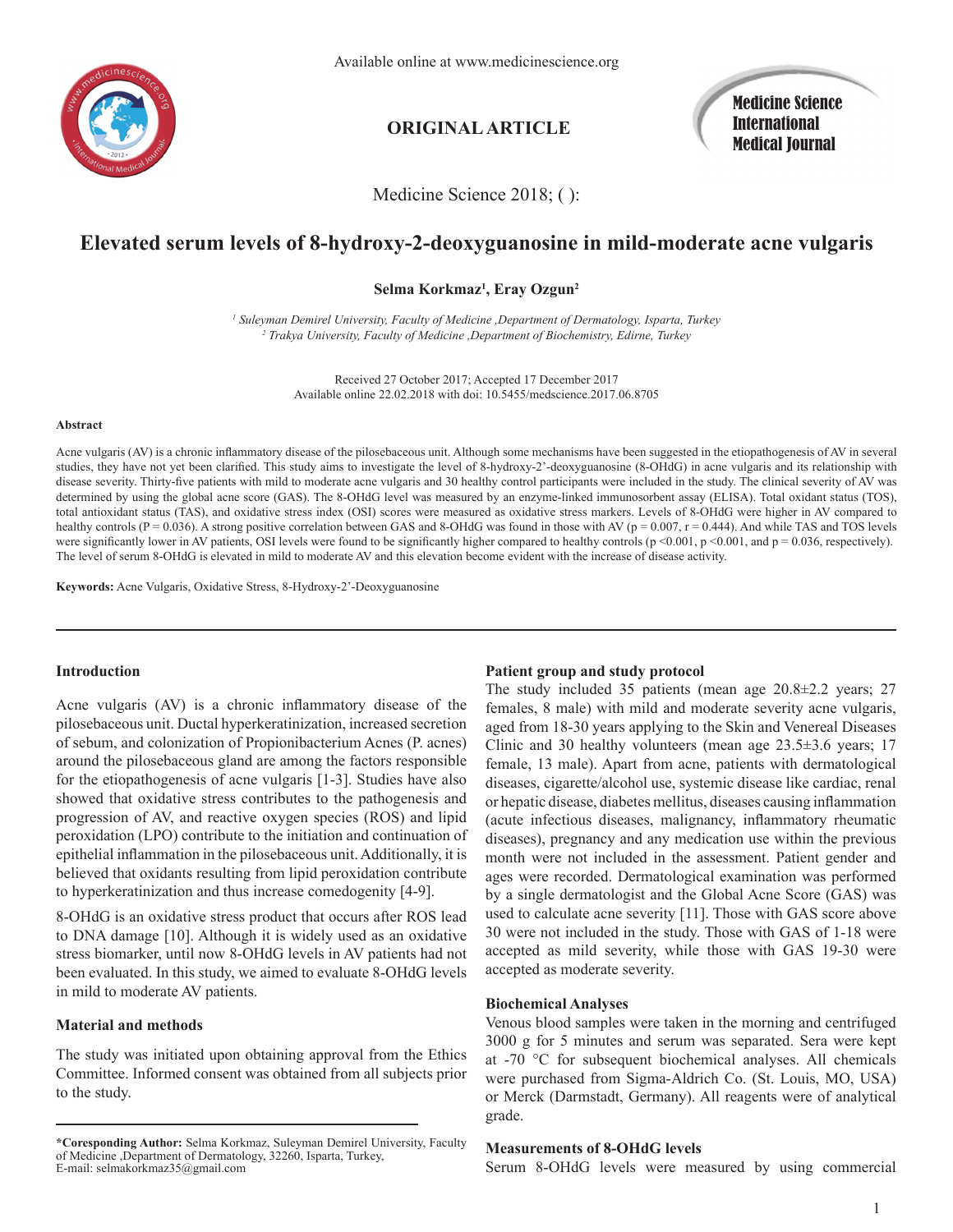available ELISA kit (Elabscience, Wuhan, China) according to its original method.

# **Measurements of serum TAS levels**

Serum TAS levels were measured spectrophotometrically according to Erel's method (TAS method) by using Trolox as standard. Results were expressed as mmol Trolox Eq/l [12].

# **Measurement of serum TOS levels**

Serum TOS levels were measured spectrophotometrically according to Erel's method (TOS method) by using hydrogen peroxide as standard. Results were expressed as µmol H2O2 Eq/l [13].

# **OSI calculation**

Oxidative stress index calculated by following formula: sOSI=[ TOS (mmol H2O2 Equiv./l) / TAS (mmol Trolox Equiv./L) ] X100 [14].

# **Statistical Analysis**

Shapiro-Wilk test was used for checking the normal distribution of continuous variables. For comparison of 2 independent groups with normally distributed variables, the student t test was used (age, TAS, TOS); for those with non-normal distribution the Mann-Whitney U test was used. Comparison of categorical data used the chi-square test. The correlation between disease severity in AV patients with 8-OHdG and GAS was assessed with Spearman correlation analysis. Statistical analysis was done by the SPSS for Windows version 22.0 program and p<0.05 was accepted as statistically significant.

#### **Results**

The age and gender of the study groups were similar  $(p>0.05)$ . The 8-OHdG levels in those with AV were found to be higher compared to the healthy control group ( $P=0.036$ ). Of AV patients 12 had moderate acne while 23 had mild acne. In AV patients mean value of GAS was 16. In AV patients there was a strong positive correlation identified between GAS and 8-OHdG (p=0.007, r=0.444; Figure 1).



**Figure 1.** Correlation between GAS and 8-OHdG in acne vulgaris

TAS and TOS levels in AV cases were identified to be significantly lower compared to healthy volunteers (P<0.001, for each). However, OSI levels in AV cases were found to be significantly higher compared to healthy volunteers (p=0.036; Table 1). In AV cases there was no significant correlation between GAS and TAS, TOS and OSI (p>0.05). Additionally, there was no significant correlation between for 8-OHdG levels with TAS, TOS and OSI levels ( $p > 0.05$ ).

| Table 1. Demographic and laboratory characteristics of groups |  |  |
|---------------------------------------------------------------|--|--|
|---------------------------------------------------------------|--|--|

|                             | <b>Healthy</b><br>Control | <b>Acne Group</b> | P       |
|-----------------------------|---------------------------|-------------------|---------|
| Age (year)                  | $21.90 \pm 2.99$          | $20.77 \pm 2.17$  | 0.083   |
| Gender $(F/M)$              | 17/13                     | 27/8              | 0.111   |
| $8$ -OhDG (ng/ml)           | $41.75 \pm 22.60$         | 58.46±44.29       | 0.036   |
| TOS* (µmol H2O2 Equiv./L)   | $10.17\pm1.43$            | $8.60 \pm 1.47$   | < 0.001 |
| TAS* (mmol Trolox Equiv./L) | $0.71 \pm 0.11$           | $0.53 \pm 0.09$   | < 0.001 |
| <b>OSI</b>                  | $1.37 \pm 0.40$           | $1.59 \pm 0.44$   | 0.036   |
|                             |                           |                   |         |

Data in which non-parametric tests were used and expressed as median±IQR and \*mean±SS; 8-hydroxy-2'-Deoxyguanosine, 8-OHdG, Total Antioxidant Status, TAS; Total Oxidant Status, TOS; Oxidative Stress Index, OSI

### **Discussion**

This study found that in cases with mild and moderate acne, the serum 8-OHdG levels increased and showed a positive correlation with GAS.

Many reactions trigger a physiological formation of ROS. In a healthy organism, the formation and removal of ROS is balanced. Some enzymes, known as antioxidants, suppress the formation of free radicals, thus reducing their activity and protecting the organism. However, when these free radicals are produced in an uncontrolled fashion, they damage basic cellular biomolecules like DNA, lipids, and proteins, disrupting the structure and functions of cells [15].

It is thought that oxidative stress plays a role in acne vulgaris [7,16]. because it contributes to the formation of free radicals, which in turn damage molecular structures. Al-Shobaili's study [17] found that, compared to healthy individuals, AV patients had higher serum malondialdehyde (MDA) levels with lower levels of antioxidant enzymes like superoxide dismutase (SOD), catalase, and total antioxidant capacity. Another study showed that AV patients had high levels of the oxidative stress markers, MDA and nitric oxide [16]. A study by Sarıcı et al. [6] found MDA and xanthine oxidase (XO) were significantly higher, and SOD and catalase levels were significantly low in the control group, which indicated that disruption of the antioxidant system, especially, may play a role in the pathogenesis of acne vulgaris. Arıcan et al. [2] found that the oxidative stress parameters of SOD and MDA levels were significantly higher in AV individuals. This study evaluated both the antioxidant levels of TAS, as well as the oxidant levels of TOS and OSI. In AV patients, a reduction was observed in both TAS and TOS scores, with an increased OSI score identified. This finding leads to the consideration that, in the early period of the disease, the reduction in antioxidants used to balance oxidants is not sufficient to prevent development of oxidative stress.

The most important oxidative stress marker showing ROS